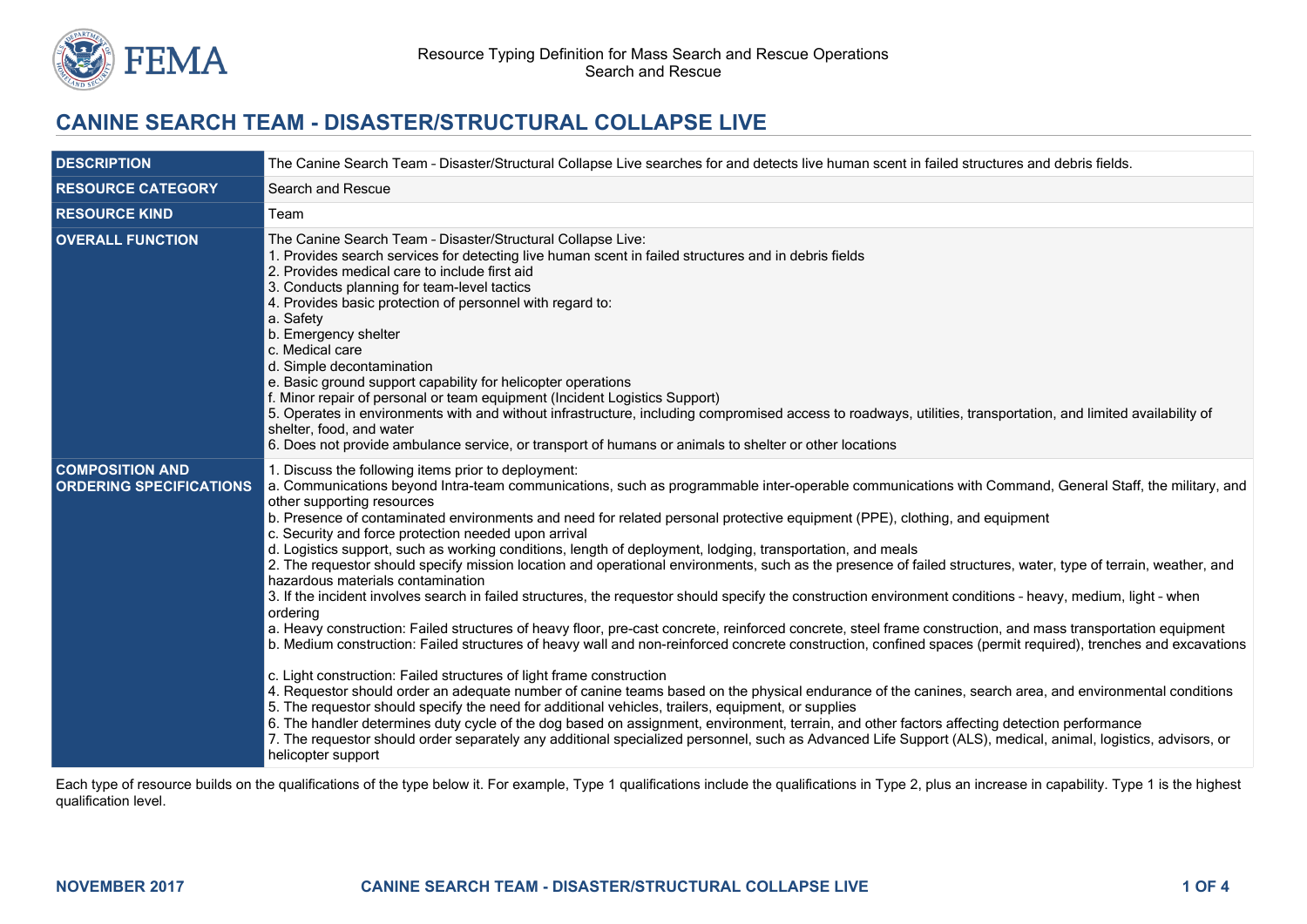

#### Resource Typing Definition for Mass Search and Rescue Operations Search and Rescue

| <b>COMPONENT</b>                                                                                             | <b>TYPE 1</b>                                                                                                                                                                                                  | TYPE <sub>2</sub>                                                                                                                                                                                                                                                                                                                                                                                 | <b>NOTES</b>                                                                                                                                                                                                                                                           |
|--------------------------------------------------------------------------------------------------------------|----------------------------------------------------------------------------------------------------------------------------------------------------------------------------------------------------------------|---------------------------------------------------------------------------------------------------------------------------------------------------------------------------------------------------------------------------------------------------------------------------------------------------------------------------------------------------------------------------------------------------|------------------------------------------------------------------------------------------------------------------------------------------------------------------------------------------------------------------------------------------------------------------------|
| <b>MINIMUM</b><br><b>PERSONNEL PER</b><br><b>TEAM</b>                                                        | $\overline{2}$                                                                                                                                                                                                 | $\overline{2}$                                                                                                                                                                                                                                                                                                                                                                                    | Not Specified                                                                                                                                                                                                                                                          |
| <b>MANAGEMENT AND</b><br><b>OVERSIGHT</b><br><b>PERSONNEL PER</b><br><b>TEAM</b>                             | <b>Not Specified</b>                                                                                                                                                                                           | Not Specified                                                                                                                                                                                                                                                                                                                                                                                     | The requestor may need to order this resource in<br>conjunction with an Urban Search and Rescue (US&R)<br>Task Force or Structural Collapse SAR Team, which<br>would provide oversight.                                                                                |
| <b>SUPPORT</b><br><b>PERSONNEL PER</b><br><b>TEAM</b>                                                        | 1 - NIMS Type 1 Canine Search Specialists -<br>Disaster/Structural Collapse Live, with canine<br>1 - NIMS Type 1 Structural Collapse Search Technician<br>or NIMS Type 1 Structural Collapse Rescue Technician | 1 - NIMS Type 2 Canine Search Specialist -<br>Disaster/Structural Collapse Live, with canine<br>1 - NIMS Type 2 Structural Collapse Search Technician<br>or NIMS Type 2 Structural Collapse Rescue Technician                                                                                                                                                                                     | Not Specified                                                                                                                                                                                                                                                          |
| <b>GENERAL FUNCTION</b> Same as Type 2<br><b>EQUIPMENT PER</b><br><b>TEAM</b>                                |                                                                                                                                                                                                                | Equipment consistent with this resource's capabilities<br>and needs to include the following:<br>1. Access and search<br>2. Ground support for air operations<br>3. Base and spike camp<br>4. Discipline-specific PPE and tools<br>Technical search equipment including:<br>1. Hand tools (shovels and bolt cutters)<br>2. Life safety rope<br>3. Rope access hardware<br>4. Rope access software | Provision of heavy equipment and tools is the<br>responsibility of the US&R or Structural Collapse SAR<br>Team providing oversight of this resource.                                                                                                                   |
| <b>PERSONAL</b><br><b>PROTECTIVE</b><br><b>EQUIPMENT (PPE)</b><br><b>EQUIPMENT PER</b><br><b>TEAM MEMBER</b> | Same as Type 2                                                                                                                                                                                                 | Minimum PPE consistent with this resource's<br>capabilities and needs, including:<br>1. Helmet<br>2. Headlamp and batteries<br>3. Rescue harness<br>4. Eye protection<br>5. Hearing protection<br>6. Protective clothing<br>7. Gloves<br>8. Appropriate footwear<br>9. Personal medical kit<br>10. Survival kit<br>11. Foul weather clothing<br>12. Canine PPE                                    | PPE should be equivalent to parameters set forth in<br>American National Standard Institute (ANSI) Z359: Fall<br>Protection Code.                                                                                                                                      |
| <b>COMMUNICATIONS</b><br><b>EQUIPMENT PER</b><br><b>TEAM MEMBER</b>                                          | Same as Type 2                                                                                                                                                                                                 | 1. Portable and mobile intra-team communications<br>2. Portable radios with ground to air capability<br>3. Charger for devices<br>4. Handheld Global Positioning System (GPS) units<br>5. Two-way handheld radios<br>6. Mobile phones                                                                                                                                                             | 1. Intra-team and inter-team communications should be<br>consistent with National Interoperability Field<br>Operations Guide (NIFOG).<br>2. Consider alternate forms of communication, such as<br>satellite phones, based on the mission assignment and<br>team needs. |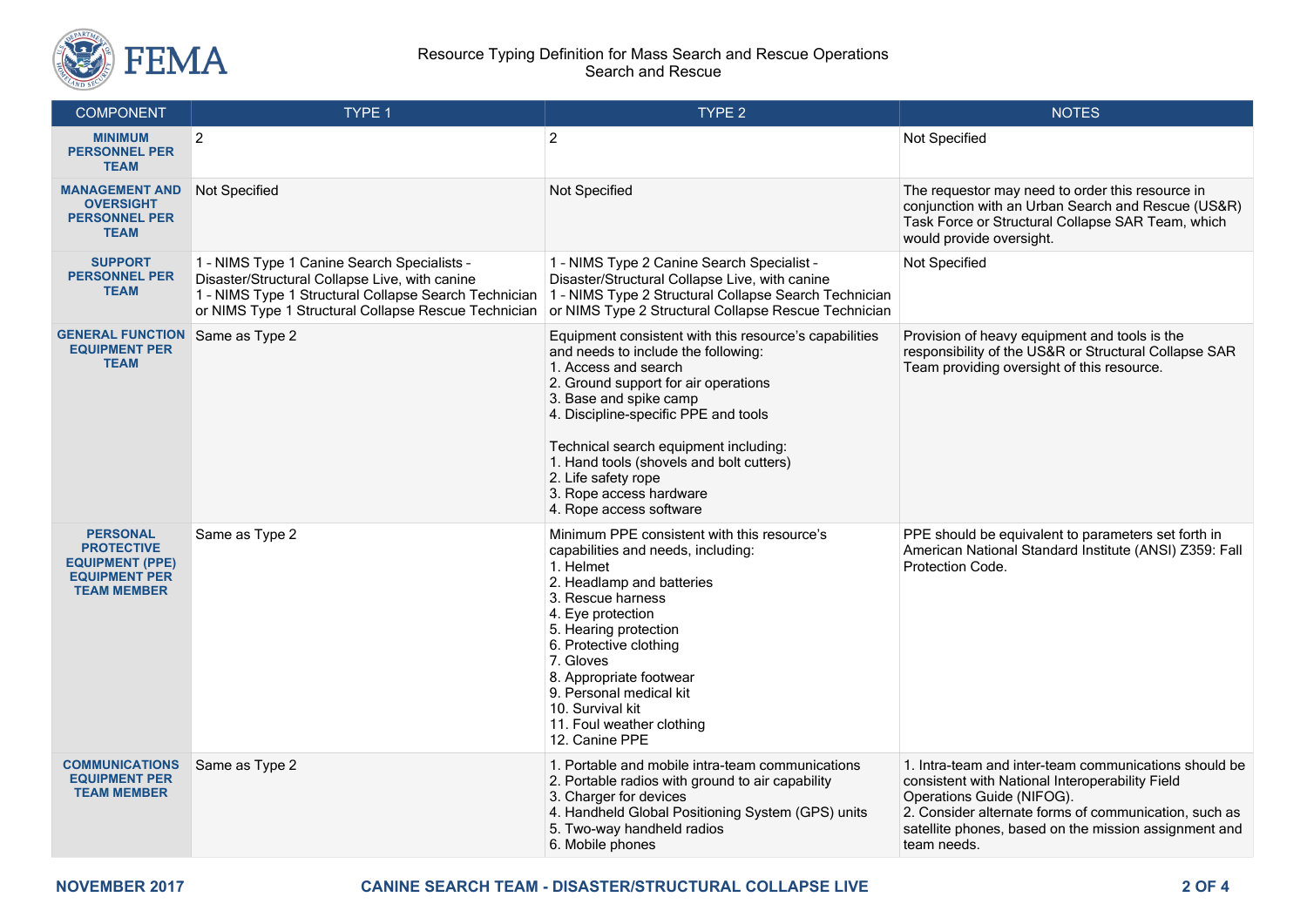

#### Resource Typing Definition for Mass Search and Rescue Operations Search and Rescue

| <b>COMPONENT</b>                                             | <b>TYPE 1</b>  | TYPE 2  | <b>NOTES</b>                                                                                                                            |
|--------------------------------------------------------------|----------------|---------|-----------------------------------------------------------------------------------------------------------------------------------------|
| <b>TRANSPORTATION</b><br><b>EQUIPMENT PER</b><br><b>TEAM</b> | Same as Type 2 | Vehicle | Vehicle is for use in transporting team members and<br>equipment and should be capable of 4-wheel drive if<br>necessary for conditions. |